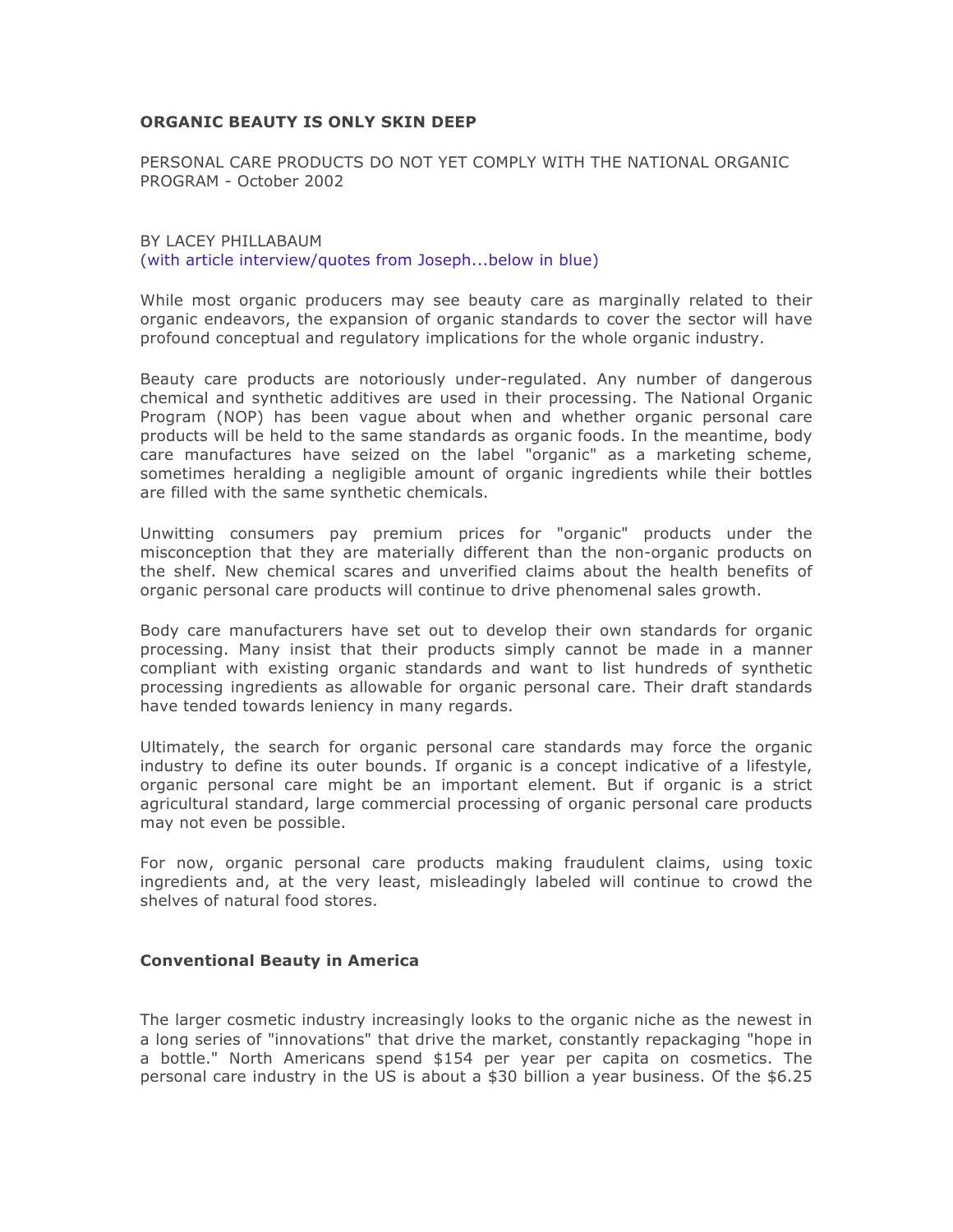billion spent on cosmetics alone in this country in 2000, \$190 million was for natural and organic products.

The industry's hopes for eternal youth are validated by stunning 39 percent growth in the natural and organic cosmetic sector annually. In one survey conducted by Health, 83 percent of responding consumers indicated that they would rather use all natural body products, though more than half could not define "natural" or "organic."

The myth of beauty and veil of glamour shrouding the sophisticated world of international cosmetics is the stuff of teenage pulp romance, underlain by a global empire of Oz-like proportions, in legend. Liliane Bettencourt, the daughter of L'Oreal founder Eugene Schueller, is the richest person in Europe, with a fortune of \$20 billion. But many cosmetic companies have fallen prey to the global recession this past year. Estee Lauder posted a 22 percent drop in net profits in the first fiscal quarter of 2001, with its stock value 34 percent lower for the year. Revlon has suffered nine straight quarters of losses, and its stock is half of what it was a year ago. While these giant cosmetic brands may seem a far cry from natural and organic personal care products, they increasingly look to "organic" as a new marketing concept. Global giant Unilever launched its own organic shampoo in 2000 to much hue and cry. Twenty-year industry leader Aveda was bought by Estee Lauder in 1998.

Cosmetic houses feed on innovations; without them, the market stalls. The industry has no place to go but up. The demand for their products must be constantly remanufactured through "innovation." "One of the dilemmas facing the industry at the moment is that penetration of many product sectors is extremely high, leaving little scope for attracting new users," explains trade journal Soap, Perfumery and Cosmetics. "Brand loyalty is extremely strong for cosmetics and toiletries and new product development is the key to keeping customers sweet." The journalquotes the PR manager for European manufacturer, Mintel, asking, "How can we increase usage among European consumers? Do we change consumer perception or make the product more exciting so that they use more?" One database service for cosmetics logs 300 new products a day. "With penetration levels for many categories reaching an all-time high, companies need to explore different ways of attracting new users," says Soap, Perfumery and Cosmetics.

Many international manufacturers would very much like to subsume organic within the category of natural. They may not even realize they are different. "The natural trend now encompasses organic, food and aqua ingredients," writes Soap, Perfumery and Cosmetics. A study of the natural trend by business consultants Article 13 "revealed a new context for natural based on consumers' increasing awareness of healthy eating, keeping fit, looking after oneself and the benefits of 'me time.'" "Natural is a very rich theme, but it is changing very quickly," said Jane Fiona Cumming of Article 13.

The development of the "aqua" trend in cosmetics highlights the approach to conceptual marketing that the myth-making cosmetic industry would like to apply to organics. "Aqua is associated with moisture or moisturizing, and is not always restricted to cosmetics and toiletries," said Mintel's David Jago. The "aqua" product need only conjure hydrating images, not fulfill the association with hydration.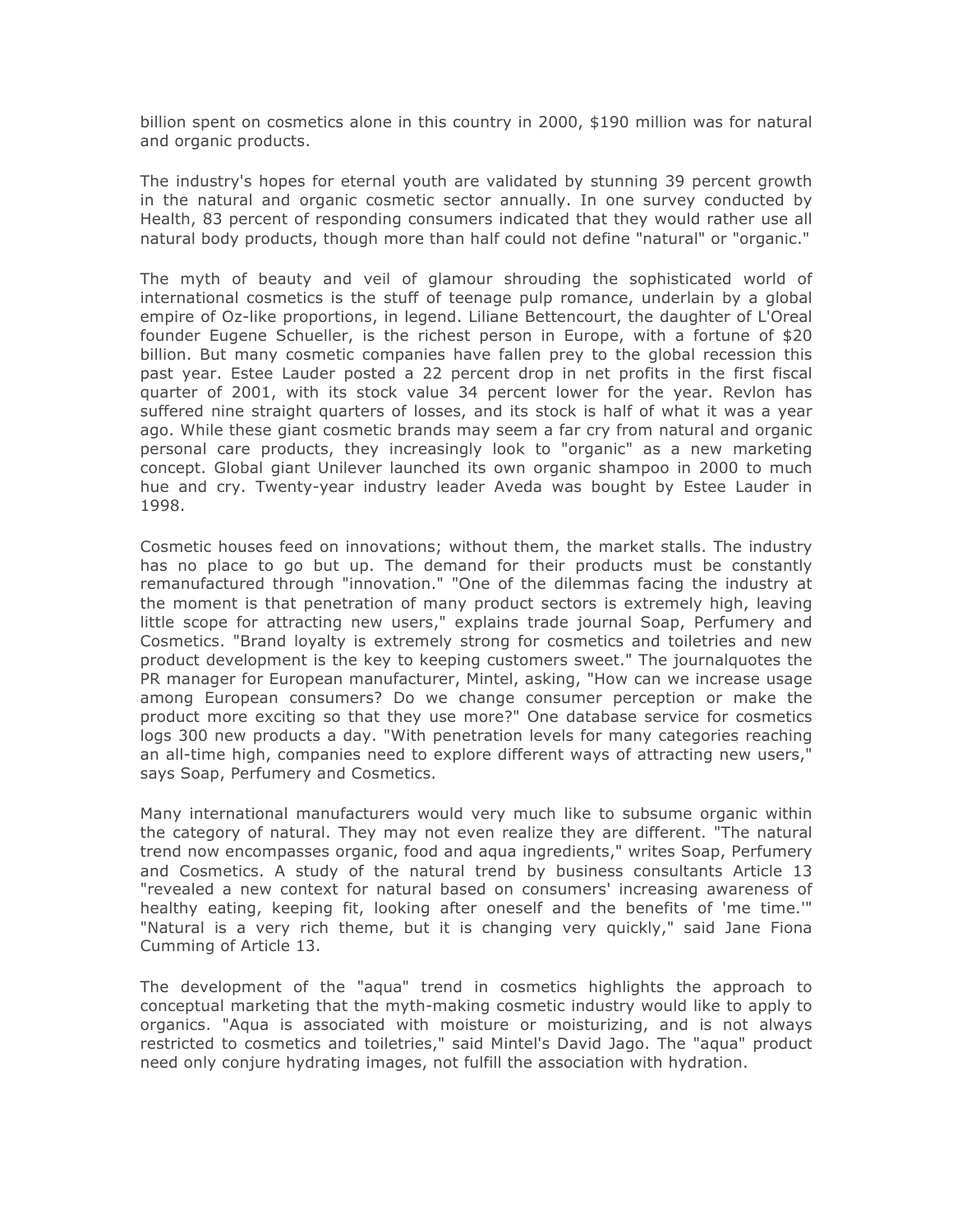### **Lifestyle or Method?**

But organic is neither concept, theme, nor marketing ploy. It is, first and foremost, an agricultural method. Unchecked, the proliferation of the organic beauty market could redefine organic into the language of body care, overwhelming organic agricultural products through sheer number of SKUs and revenue size. With just \$26 billion in global organic sales projected for this year, the entire trade is dwarfed by the \$30 billion US cosmetics market. In fact the entire US organic market is just larger than the wholesale market for cosmetic chemicals in the US, which themselves are just one small part of product formulations.

While organic advocates have lamented the shift from community to industry, a more important dialectic between lifestyle choice and agricultural method has been neglected. The tension on the line between the community and the industry has slipped unawares through the grasp of organic farmers and their advocates. Organic personal care manufacturing will benefit four big cosmetic chemical manufacturers unless rigorous processing standards are developed and enforced. Only by tying organic beauty care closely to the National Organic Program standards can the "lifestyle" marketed by the manufacturers represent the values at the core of organic agriculture.

### **Down at the Chemical Lab**

The growth of the natural body care industry has not slowed the market for chemical additives for such products. In fact, the chemical companies expect to profit from the trend. "The incorporation of active ingredients, such as plant acids and enzymes, into toiletries and cosmetics has become a major force behind growth in an otherwise mature industry," according to a chemical industry analyst from the Freedonia Group. "These chemicals are sold primarily on the basis of performance rather than price, with demand driven by their substantial marketing value."

Dow Chemical is one of four big cosmetic chemical suppliers which cumulatively claim more than 25 percent of US cosmetic and toiletry chemical sales. They expect a five percent growth insales to \$5.6 billion this year. Another of the large chemical suppliers, Cognis, recently introduced plant extracts of three different purity levels for use in cosmetics. "We have observed increased demand for these natural products in the cosmetics market," a company spokeswoman said. The additional price premium to be gained by using certified organic crops for the extracts has not gone unnoticed. Even more profitably, these companies are eager to patent technology to solve the processing dilemmas of organic products.

Numbers quantifying the potential ingredient market for organic growers are harder to come by. Chemical Market Reporter noted the growth of the market for botanical extracts: "Botanical extracts, including herbals that double as food additives or nutritional supplements, are harvesting some of the fastest sales gains among cosmetic chemical products." "We have observed increased demand for these natural products in the cosmetics market," says Ute Griesback, leader of the botanicals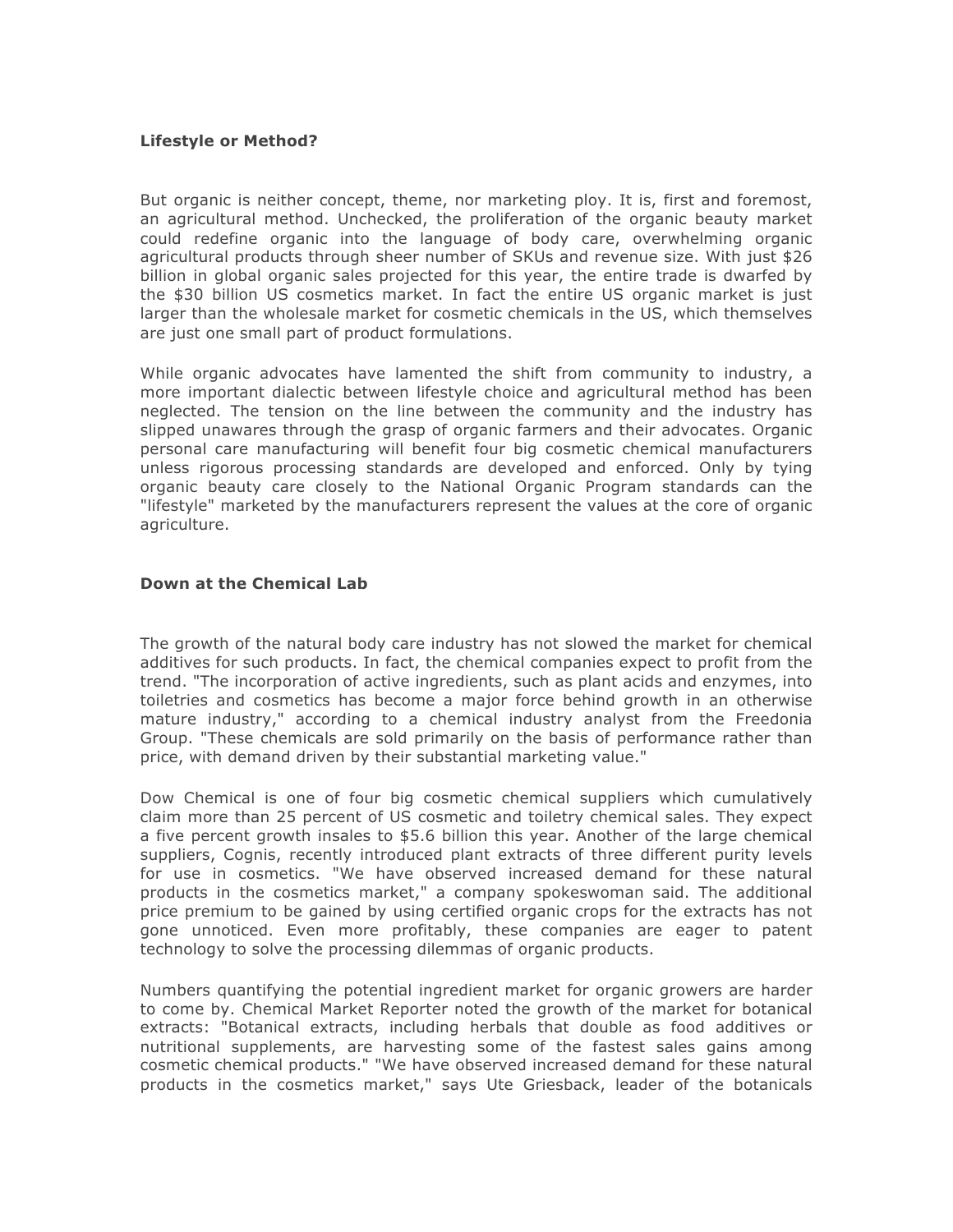project at Cognis's care chemicals business. "Green tea, aloe vera, chamomile and red clover are the front runners in this area."

Body care manufacturers confirm that their use of organic ingredients has increased dramatically in recent years. Mark Egide says three years ago his company, Avalon, was buying "less than \$10,000 in certified organic. In 2002, we will spend a million dollars on certified organic ingredients." He sees that the demand for ingredients has helped build a market for organic botanicals and ultimately made the organic body care ideal more accessible. "Some of the key ingredients have come down in price significantly as our volumes have gone up dramatically. Our increase in price has taken care of itself somewhat."

(link to OCA's complaint against the industry's and Avalon's Fraudulent Claims)

# **Cosmetic Regulatory Failings**

Teenage folklore holds that nail polish is sold in diminutive bottles because the stuff is so toxic it wouldn't be legal in a bigger one, not because nails are small. The folklore is right. The composition of many personal care products includes toxic, carcinogenic and endocrine-disrupting materials. The Food and Drug Administration (FDA) classifies cosmetics into 13 categories, but it does not regulate them. According to the FDA, "A cosmetic manufacturer may use any ingredient or raw material and market the final product without government approval." Seven toxins are banned, but many more known toxins and carcinogens are allowed in cosmetic formulations. Less than one percent of the FDA's budget is for skin care.

Some body care products, like antiperspirants and deodorants, are actually classified as over-the-counter drugs, not cosmetics,because they affect the function of the body. The health implications of body care products are numerous but, "The cosmetics industry is self regulated," says Gay Timmons, an organic inspector and broker. "As long as you don't kill anybody, you can formulate and produce a product."

A 1994 article in Science cites "reports on the discovery of toxic face powder in a 3,000-year-old tomb in a Mycenean cemetery in Greece as proof that lead has been eroding European women's skin for at least the same period of time." Toxic makeup is nothing new, and at this rate, organic makeup doesn't look likely to be the end of it, as the same dangerous chemicals are allowed in organic personal care products. But recent cosmetic safety scares could be used to market organic personal care as a safer alternative.

The approximately six pounds of skin each human carries around is a porous membrane one-twentieth of an inch thick, through which numerous environmental toxins enter the body. Skin is a "more significant gateway for toxins into your body than what you eat," says organic personal care product manufacturer Diana Kaye of TerrEssentials. Traces of 700 different chemicals can be found in the body. Positive Health cites a study showing 500 chemicals present in a single fat cell of a healthy 30-year-old British female.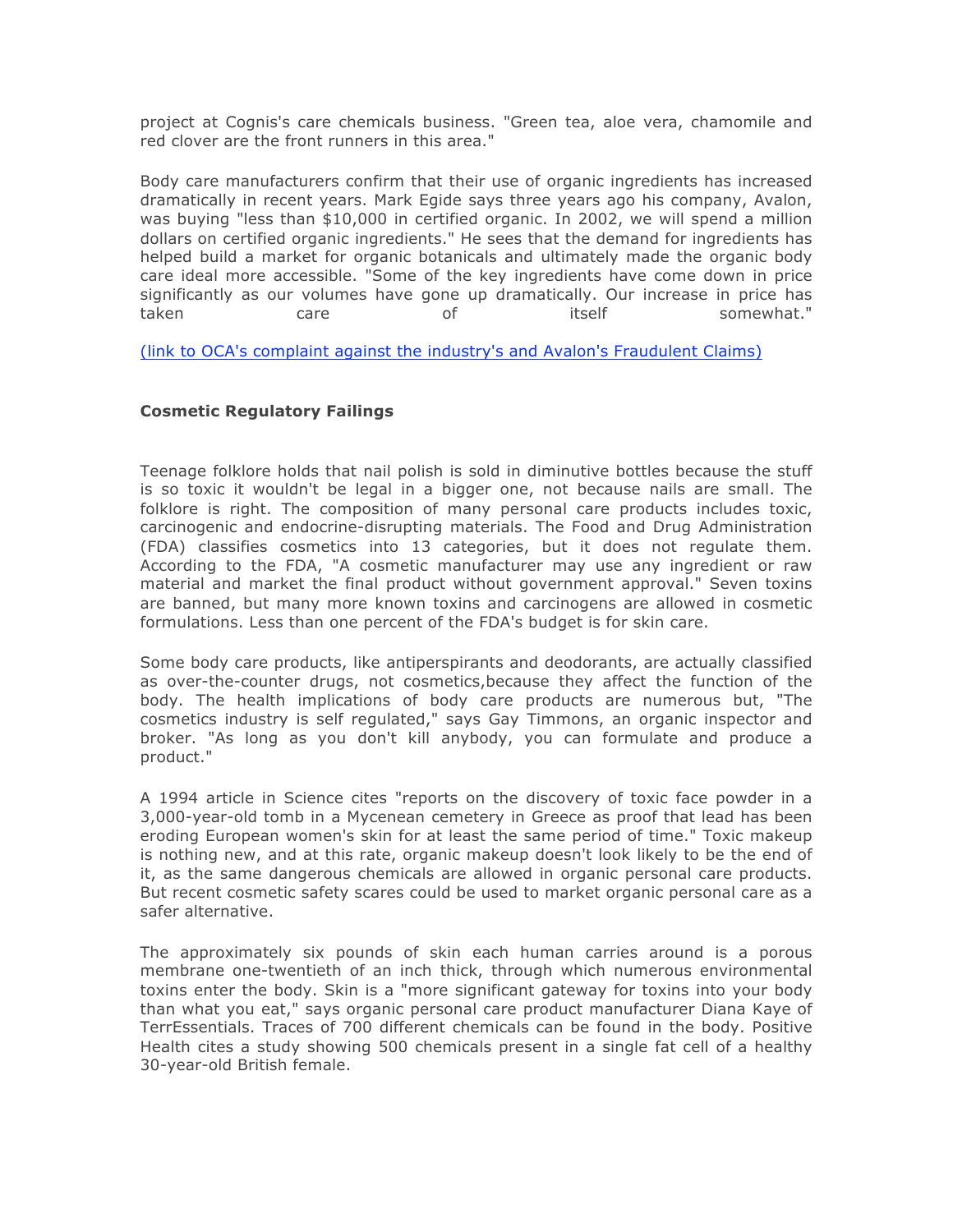The National Institute of Occupational Safety and Health (NIOSH) found that 884 chemicals used in personal care products and cosmetics are known to be toxic. A Canadian study in Pediatric Drugs cites cosmetic and personal care products as the most common cause of unintentional poisonings of kids under six.

In July, three consumer protection groups released independent test results showing 52 of 72 consumer products like hair spray, perfume, nail polish, food wrap and medical supplies contained a dangerous class of endocrine-disrupting industrial solvents, called phthalates.

Pthalates are a softener mostly found in products like fragrances and nail polish and not in organic personal care products. But the media attention to phthalates prompted worried consumers to look for something safer. Other toxic chemicals are being used in organic personal care. One of the most common and notorious cosmetic toxins is sodium laurel sulfate. It has not been reviewed for organic processing yet may be in organically labeled body care products.

Another toxin used in organic personal care is methyl paraben. The majority of skin lotions and creams use methyl paraben as a preservative. In the past, worries over methyl paraben have centered on its low systemic toxicity, which can cause allergic reactions. Now methyl-, ethyl-, propyl- and butylparaben have been found to be weakly estrogenic. The European Union has asked the European industry trade group about the implications for breast cancer. While parabens are not potent estrogens, continuous topical exposure may pose a danger. In fact, because the liver metabolizes most ingested paraben, an article by Dr. Elizabeth Smith suggests you'd be better off drinking the stuff than regularly slathering it on your skin.

## **Health Claims**

None of this stops consumers from looking to organic personal care products as a sop for worries about cosmetic materials. Numerous health claims are already being made on behalf of these products.

"Why poison your skin when you can use natural remedies free from toxic chemicals" asks Hilary Magazine, a web-based publication with some discrete and some not-sodiscrete product endorsements peppered throughout. "Would you jeopardize your safety and the safety of your loved ones to save a mere couple of dollars by purchasing generic personal care products at a local drugstore? I hope not. I support and believe in all natural, organic personal care products (90-day money back guarantee). Discover for yourself!"

It is widely accepted in the industry that consumers buy organic beauty products under the illusion that the products are held to organic food standards. Despite this awareness, the word organic is used on the labels of products that do include toxic processing materials and which do not comply with the NOP.

"Customers may not realize that the organic label claims on nonfood products doesn't necessarily represent the same standards as they do on foods," acknowledged the organic trade publication Natural Food Merchandiser in March.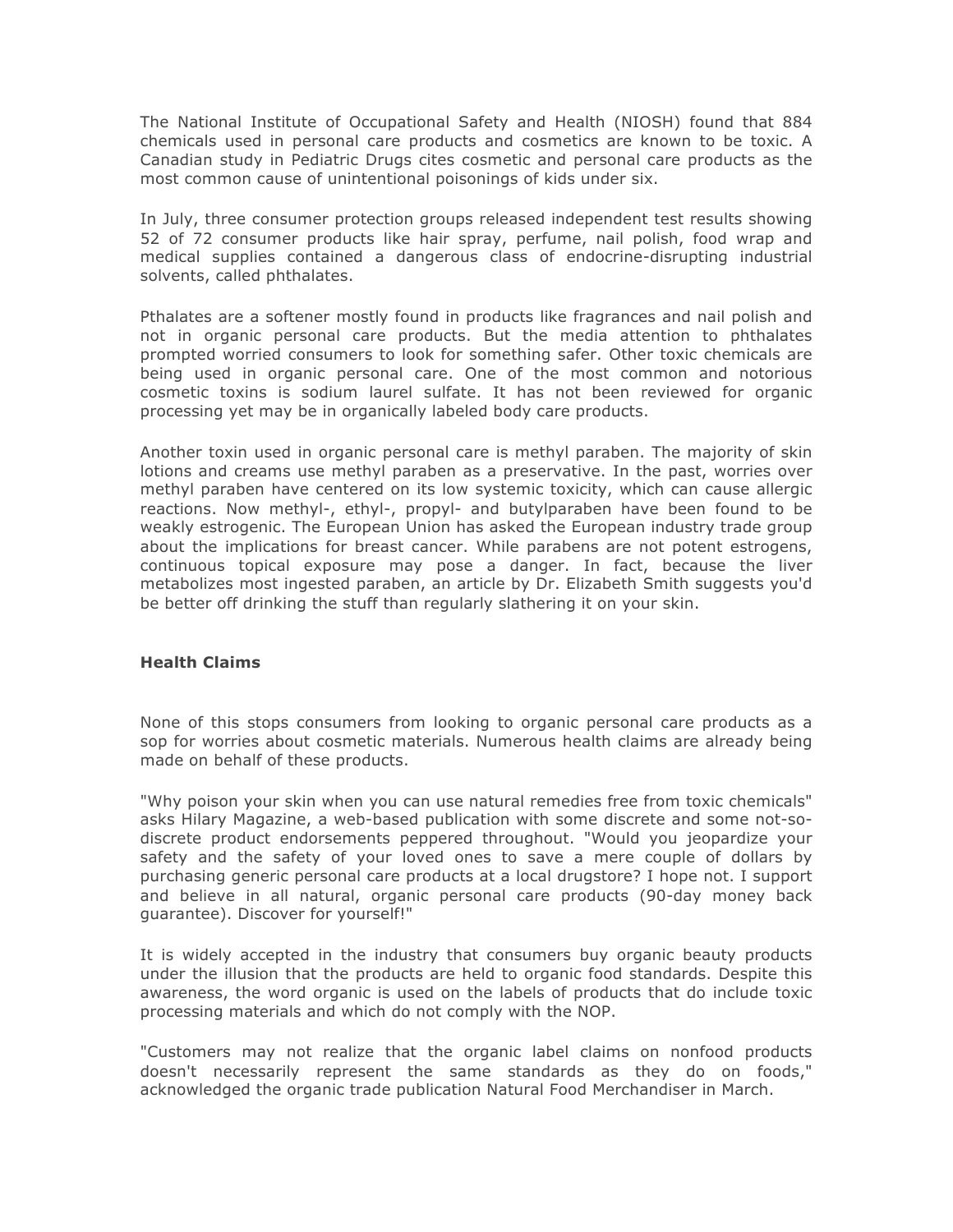"Nowhere do the terms 'natural' and 'organic' take more of a bruising than in the cosmetic industry," according to New Vegetarian and Natural Health. "Most cosmetics companies utilizing the term 'organic' on their label are using the chemistry definition of organic-meaning a compound that contains carbon... By using this definition they could say that a toxic petrochemical preservative called methyl paraben is 'organic' because it was formed by leaves that rotted over thousands of years to become oil."

"Right now, it's really a free for all," says Kerin Franklin of Frontier Natural Brand, the manufacturer of the Aura Cacia line of personal care products.

But most organic advocates are hesitant to call a spade a spade. The network of certifiers, ingredient reviewers and consultants who monitor the marketplace on behalf of organic farmers and producers, after all, have a monetary interest in courting, not castigating, potential organic manufacturers. English organic certifier, the Soil Association, refers delicately to "a marketplace currently saturated with unverified claims" and many products with "unsubstantiated or questionable organic claims."

"There is a great deal of abuse in the supplement and personal care industry right now," says Gay Timmons, "well, not a great deal, but some. I think it is a problem for growers if the word organic doesn't maintain its meaning."

"No one wants to stand up to these folks," agrees Brian Baker, a materials reviewer for the Organic Materials Review Institute (OMRI). (OMRI does not have a policy on personal care products.) "Their products are full of synthetic ingredients that are prohibited. Cosmetics are not subject to the same scrutiny as food products."

## **Doesn't the NOP Already Take Care of This?**

No one seems more confused about whether the National Organic Program regulates these products, or at least their organic claims, than the NOP.

Language in the preamble to the 1990 Organic Food Production Act, the NOP's authorizing legislation, says it is superceded by the Food, Drugs and Cosmetics Act, the authorizing legislation of the FDA. Until May of this year, both the organic and personal care industries assumed the NOP would not affect the products. But on May 5, the NOP released a statement that appears to claim these products fall under its scope. Since then, an industry driven lobbying campaign has pressured the NOP to back off. While no new public statement has been released by the NOP, the industry itself feels confident that it will not fall under the purview of the National Organic Program or be held accountable to the labeling laws come this October. Fortunately, a few manufacturers are working to bring their labels into compliance and a handful are releasing formulations meeting the materials requirements of the NOP.

"We here in the Department of Agriculture deal with food and other products. Personal care products, I would suggest that you check with the FDA," remarks NOP public affairs specialist George Chartier confidently. "I was talking to people higher up in the USDA just the other day and they were confirming that those products would not be covered."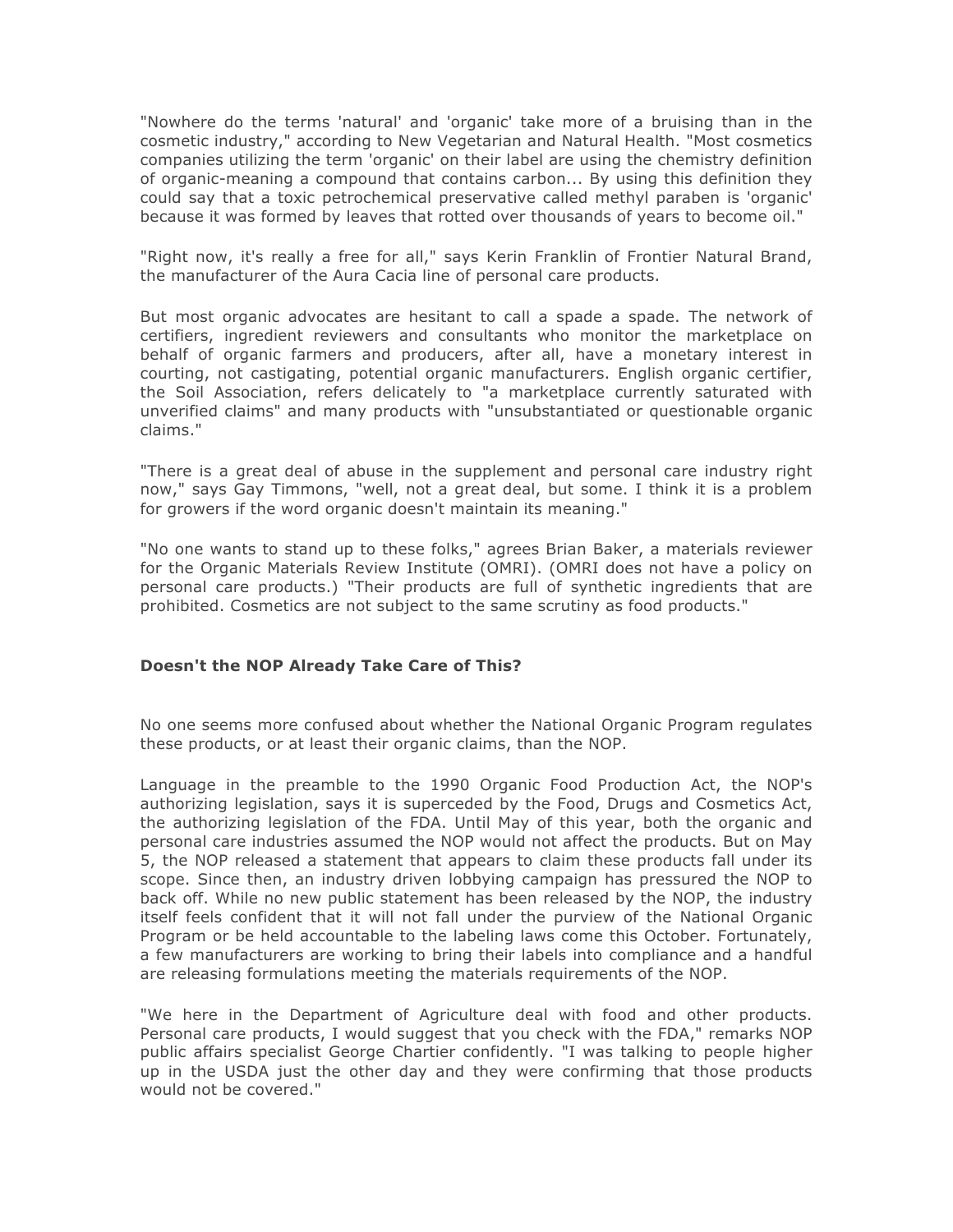Questioned about the NOP's May 5 statement, Chartier seems less sure, "I am almost certain that we are not involved with personal care. Let me just triple check... I'll call you back." The NOP statement reads, in part, "The regulations under the NOP apply to the following products, classes of products and production systems:... cosmetics, body care products..."

"I have researched the question of personal care products and the NOP and this is how it was explained to me," Chartier continues. "[The NOP] is not seeking at this time to focus the organic program on cosmetics. The Department of Agriculture focuses its energy on agricultural products. If a company wants to have the word 'organic' on its packaging it needs to find a certifying agent that is willing to work with the company."

Chartier seemed unaware that many such uncertified products making organic claims already exist.

Despite the NOP's confusion, the personal care sector believes it has exempted itself from the NOP final rule via the fiat power of its trade group-the personal care task force of the Organic Trade Association (OTA). Some manufacturers even seem unaware that there is a difference between the regulatory body overseeing organics and the OTA.

"I don't think anyone is going to change the labels until there is an actual rule," says Avalon's CEO Mark Egide. "The October 21 statement only applies to food. I don't believe the initial statement that they wanted compliance will apply. The OTA has asked for an 18-month extension of that timeline... There is no enforceable rule or regulation at this time for non-food products."

"Our expectation is that you will continue to see labels of all different kinds on the shelf for awhile," says OTA task force head Phil Margolis.

Some small companies like Australian manufacturer Organic Formulations have already changed their labels. But Production Manager, Joe Borkovic acknowledges, "I don't know any manufacturers who are seriously addressing the problems with complying and labeling. We really haven't seen a movement in that direction. Either we have underestimated the actuality of it being implemented or no one is worried."

## **Draft Standards**

Behind the scenes the personal care task force has attempted to heavily influence NOP policy regarding personal care products. The task force has already drafted its own personal care standards that it would very much like to see used as the basis of the NOP's. While the task force is composed of a wide variety of experts from all sizes of industry and private certifiers, its track record is mixed and the draft standards have tended to err on the side of industrial ease over organic integrity. If not monitored carefully by farmers and consumers, the task force may become a force forestalling stronger regulation.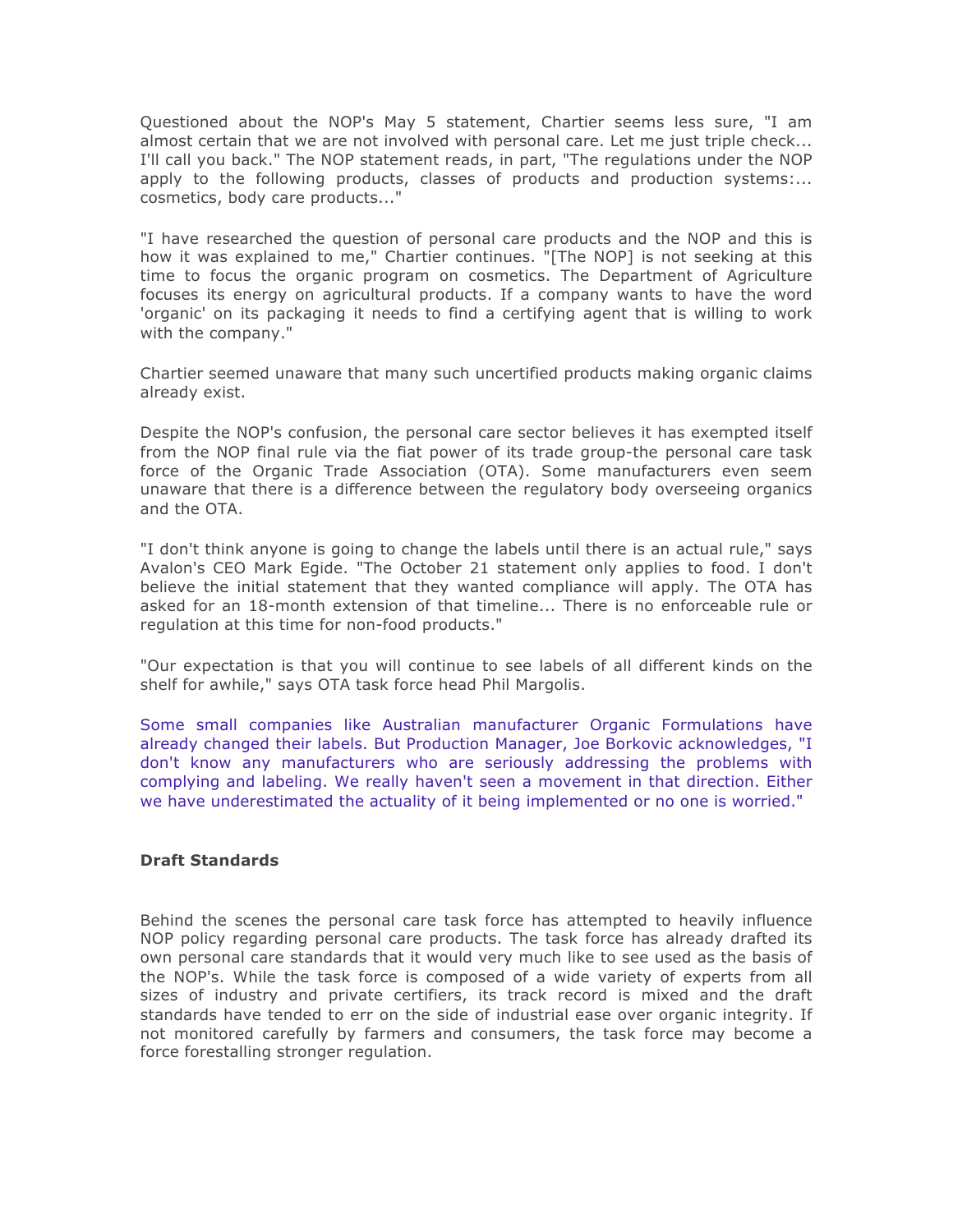Existing NOP regulations for organic foods establish four categories of organic claims. The least significant category, products that use less than 70 percent organic ingredients, cannot make organic claims on the primary display panel. The personal care task force first tried to dilute these categories for organic personal care products by lowering the threshold for "made with organic" to 50 percent. It has since given up the effort, but a number of member manufacturers continue to label products with less than 70 percent organic ingredients as "made with organic."

# **Organic Water**

The task force also considered the proposition that water should be included in the calculation of organic ingredient percentages for personal care products. Some manufacturers argued that a water infusion of certified organic ingredients was a single ingredient and must be weighed and calculated as one. This position is cheerfully acknowledged as ridiculous now, and English organic certifier, the Soil Association, has since required that certified components of all water-based ingredients be measured separately. The draft task force standards, however, still recommend that hydrosols with a small percentage of certified extracts be factored at their weight with water.

"The task force had recommended for the purpose of calculating the percentage of organic ingredients, a hydrosol is considered a single ingredient. Also the task force determined that water infusions cannot be counted as a single ingredient," says task force head Phil Margolis.

Coincidentally, Donna Bayliss, founder of the task force, manufactures all of the lavender hydrosols that are at the foundation of many Avalon Organic Botanicals "made with organic" products. Avalon Organic Botanicals web page claims the task force "standards specifically address the issue of 'blends' and 'infusions,' which are simply organic ingredients (typically herbs) blended in added water." Though hydrosols are also water-based dilutions, Avalon's organic products include "certified lavender hydrosol" in their calculation of ingredient percentages.

"We guarantee that the certified organic percentage on all our product labels is measured strictly with undiluted ingredients, and does not include water, waterherbal blends, or aqua herbal infusions. We use only 100 percent certified organic ingredients, including our certified organic lavender hyrosol, aloe vera, plant oils, herbal extracts." While the task force and Avalon may be holding to a fine distinction between a hydrosol and a water-based ingredient, the exclusion of water is carefully laid out in the NOP's labeling guidelines. Any personal care product companies that do include water in their calculations of organic ingredients in products entering the stream of US commerce after October 21 will be flouting the labeling guidelines of the **National National Companie Companie Program.** 

(link to OCA's complaint against the industry's and Avalon's Fraudulent Claims)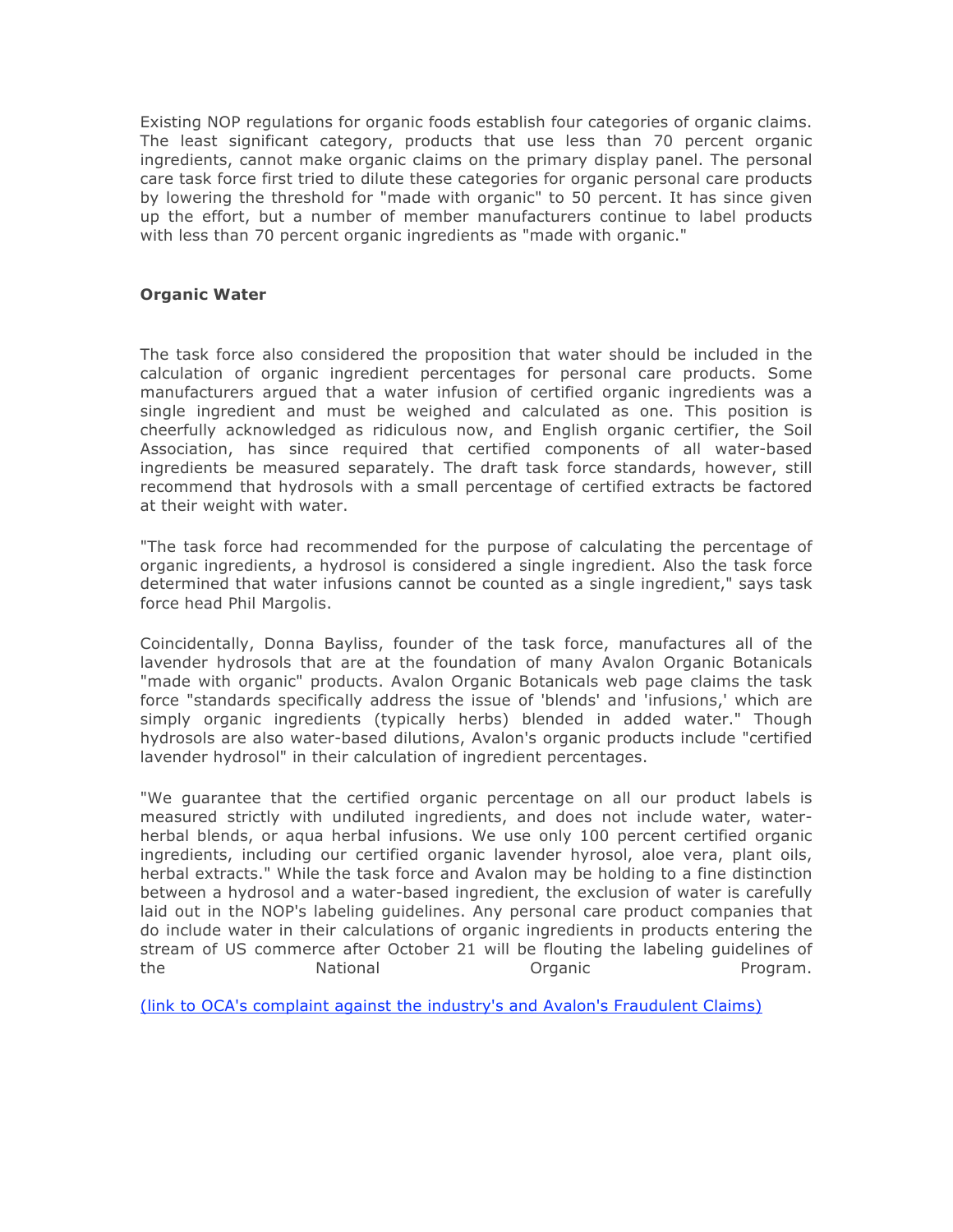### **Non Food Materials**

Some organic personal care manufacturers argue that their products cannot be held to the NOP standards because it is not possible to make the products with only the ingredients allowed for food processing.

Organic consultant Peter Murray suggested that non food ingredients would need to be allowed for personal care products, saying a materials list of "all the ingredients that make things like shampoo and soap functional, preservatives, carriers, solvents and things of that nature" should be created. "Shampoo is not much good if it doesn't wash the hair, you can't just do that with water and detergent and herbs." In particular, Murray cited ingredients "that provide functionality" like "soil removal with surfactants" as necessary. The most common surfactant in shampoo is sodium lauryl sulfate.

Murray says FDA regulations require certain functional ingredients like preservatives. To his way of thinking, the law requires the use of chemicals. "Just like in food, you can't violate an additional regulation just to be organic."

OTA's Tom Hutcheson made it clear that the trade group would lean towards lenience in its proposed personal care product standards, suggesting to Natural Foods Merchandiser that, "The biggest hurdle for the organic personal care niche will be to convince the overall organic industry that the synthetics it uses in processing products are as necessary as the allowable synthetics in food."

Preservatives are one of the key ingredients that manufacturers claim are necessary to produce shelf-stable organic products.

An article in Alive: Canadian Journal of Health and Nutrition explains, "Every chemical cosmetic product on the market is formulated for shelf life of over three years. Therefore, each contains a large amount of preservatives (usually four synthetic parabens) to prevent spoilage. These are cellular toxins; otherwise, they wouldn't kill microbes. They penetrate the skin to a certain extent and many have been shown to cause allergic reactions and dermatitis."

"When you buy a lotion it may sit on your shelf for years," says broker Gay Timmons. "You would not buy any kind of food, open it and then leave it on your shelf for two or three years. That is what people do with cosmetics. That requires a rather important and profound use of preservatives because of the pathogen concerns and fungal concerns. How do you balance that preservative system need with an organic claim? Can we even do it?"

The notion that the FDA regulations require non-organic food ingredients is more specious than the claim that the FDA regulates the cosmetics industry. Materials expert Baker, who was briefly part of the OTA task force, points out that the use of preservatives for shelf stability may not be compatible with consumer expectations of the meaning of organic. "Consumers who buy organic expect their food to be freshŠ without preservatives. Perhaps one solution is to not claim that something is shelf stable and just put instructions to refrigerate. You'd have to talk to the FDA. This is an assertion that I've heard repeated, but no one has been able to give me a referenceto the legislation or the agency. Even if people are required by law to use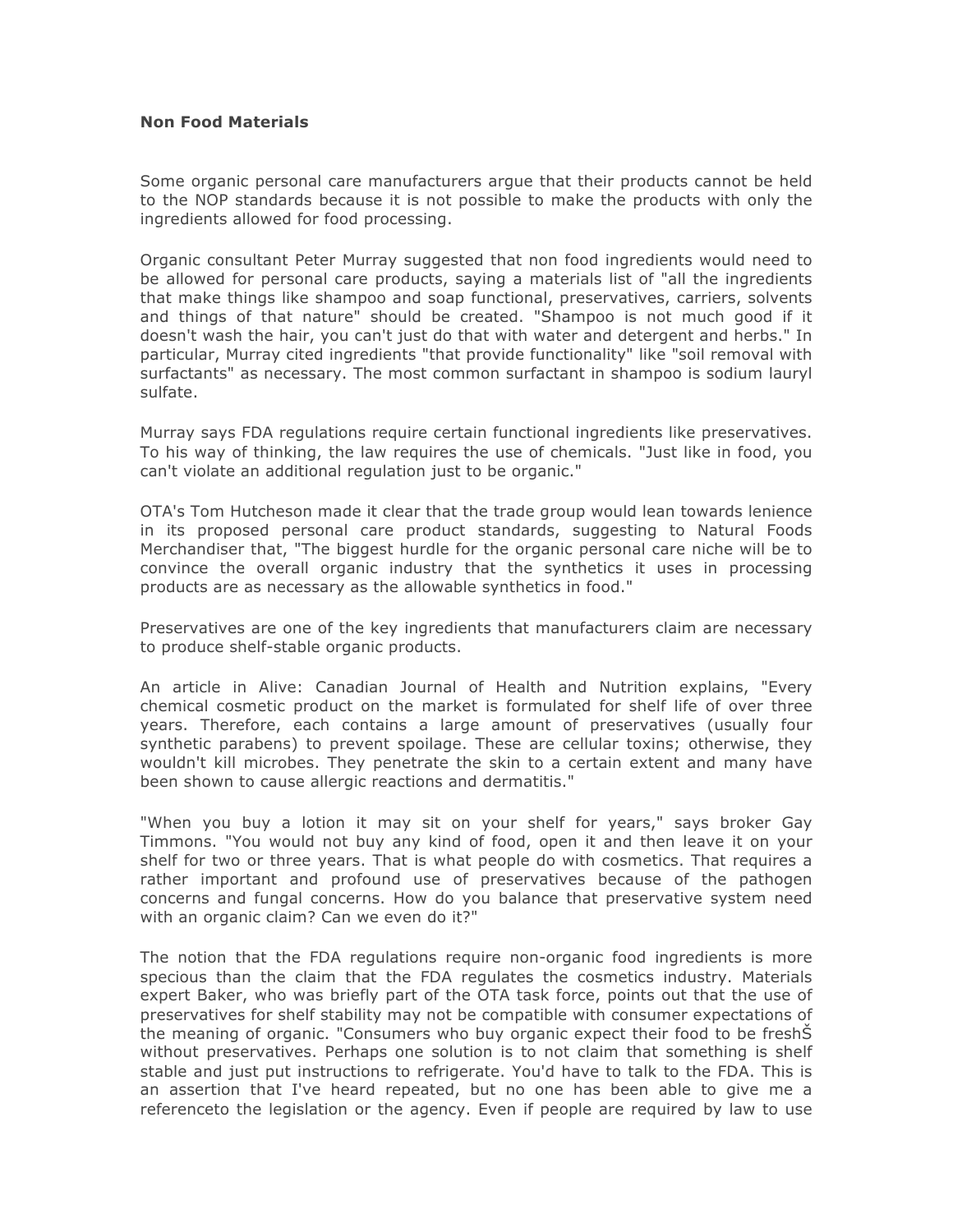prohibited substances to make a product that does not entitle them to label it organic," says Baker, reversing Murray's assertion that "You can't violate an additional regulation just to be organic."

While some companies claim organic personal care products can't be made without synthetic preservatives or with all-organic ingredients, others say they are already doing it. Joe Borkovic of Australia's Organic Formualtions says his family makes certified organic blends and personal care products without synthetics. American producer TerrEssentials also claims to make some personal care products with organic ingredients.

Jayne Ollin of Lakon Herbals wrote in June for the Organic Consumers Association: "Many large health and beauty aide manufacturers have begun lobbying USDA in an effort to convince officials that personal care products cannot be made without the use of synthetic additives or that botanical preparations or herbal essential oil cannot be extracted without the use of toxic solvents such as hexane or petrolŠ This attempt to lower the standards is not compelled by the science of botanical formulations."

British certifier the Soil Association released its own "developmental" personal care standards in April, saying, "Our guiding principles have been to ensure a maximum proportion of organic ingredients, minimum processing and clear labeling." In explaining that their standards included non-food materials, the Soil Association commented, "We have kept as far as possible to the same principles that relate to organic food, where a very limited list of additives and preservatives are permitted. Many beauty products are complex and require complicated processes. For safety and hygiene reasons, it is sensible to allow some preservatives."

#### **"Preserving" the Environment**

Organic Formualtion's Joe Borkovic puts the question of synthetic and natural in perspective, "I think it is possible to create products with completely natural ingredients, not just naturally derived. The real question is are we using principles of sustainability. If we continue to use ingredients that are harmful to ourselves and the natural environment, we will continue to denigrate this earth. We can find options and need to find options to move in a direction where we can mitigate some of the harm for what we are doing to the earth."

The effect of cosmetic chemicals on the environment is just beginning to be understood. In March, a team of US Geological Survey scientists showed that a variety of chemicals from personal care products were among 95 wastewater contaminants found in US waterways. While clean water efforts historically focused on obvious, point-sources of pollution like heavy industry, personal care products and pharmaceuticals have posed a much more insidious and serous threat to aquatic life. Every night when the daily share of that \$30 billion in cosmetics is washed off, it is washed into the sewage system and ultimately the waterways. An EPA report notes that these chemicals have a devastating effect even when they are not "persistent" because they are continuously replenished. "Their continual infusion into the aquatic environment serves to sustain perpetual life-cycle exposure for aquatic organisms." Similarly the anti-fungal and anti-microbial ingredients that make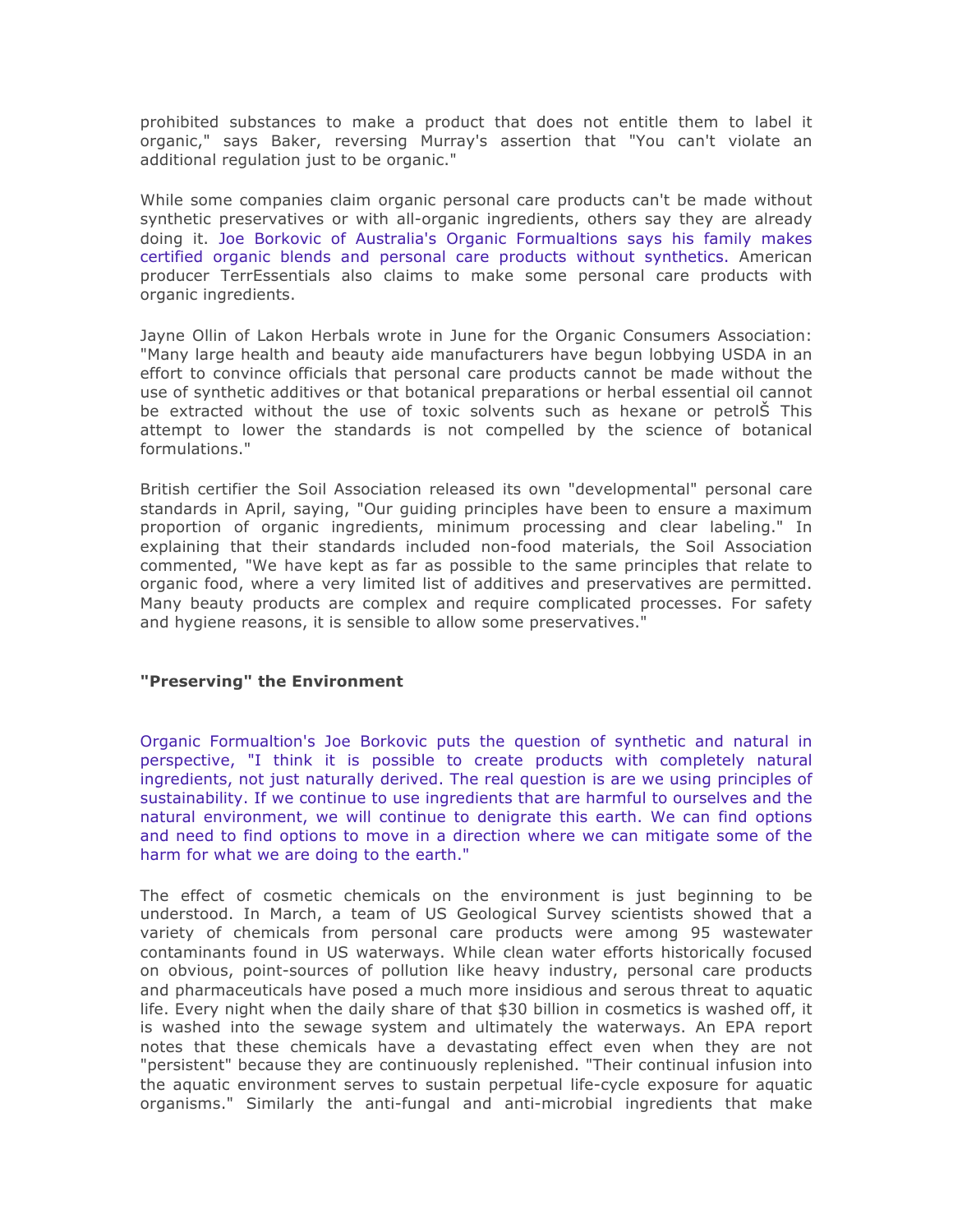personal care products shelf-stable retain their anti-microbial and anti-fungal properties in microbe- and fungus-rich aquatic environments. Ultimately, the result is a double exposure for humans, who drink the chemicals they wash down the drain in their tap water.

### **Tap Reviews**

The final determination about allowable ingredients in organic products lies with the NOP. The National Organic Program already has a system in place to assess the suitability of different materials: the technical advisory panel (TAP) review. This process has shown itself to be highly deliberative and fairly transparent in the past, with long and public debates at the NOSB level about controversial materials like synthetic amino acids in livestock feed and boiler chemicals containing volatile amines. The OTA task force is arguing that the speed of the past TAP reviews is not sufficient to list personal care processing materials quickly enough. The task force claims only 150 TAP reviews have been done in the last three years and estimates that, at the current rate, it would take many years to evaluate the unapproved materials currently used in personal care processing. OTA proposes that classes of materials be reviewed under single TAPs to speed the process.

"The food industry had 12 years to develop the materials list, and there are still some materials that need to be reviewed. If you assume that every single ingredient would have to have a TAP review, instead of categories of ingredients for personal care products, fiber and supplements, then there are probably easily 1,000 ingredients that need TAP review. TAP reviews have been occurring at the rate of 50 to 75 a year," says Phil Margolis. "Categories would be an efficacious way to provide for appropriate implementation."

Conversely, the industry's desire to approve 1,000 new ingredients for organic processing might be viewed as the problem, not the speed of the review process. At present, there are less than 100 synthetic materials allowed in organic production. While it might be acceptable to approve a class of benign materials or prohibit harmful ones in one fell swoop, many ingredients will require individual TAPs. The recommendation for categories of TAPs could be used by the industry to list ingredients that might not otherwise qualify for approval.

California recently amended its state organic food production act to give state regulatory agencies purview over personal care products. If signed by the governor, the legislation will allow the California Department of Agriculture and Health Services to enforce the NOP as a state organic program. The law will ensure that, for Californian consumers at least, personal care products will have to live up to the 70 percent standard of processed organic foods.

Gay Timmons worked on the amendments and says, "All the state of California has done is protected consumers and farmers so far. It is sort of the first volley."

California Department of Agriculture organic program manager Ray Green explains that the law would go into effect on January 1, 2003, "and we would probably begin immediate enforcement, at least in terms of educating the industry and notifying people and starting to get them to change their formulas and change their labels."